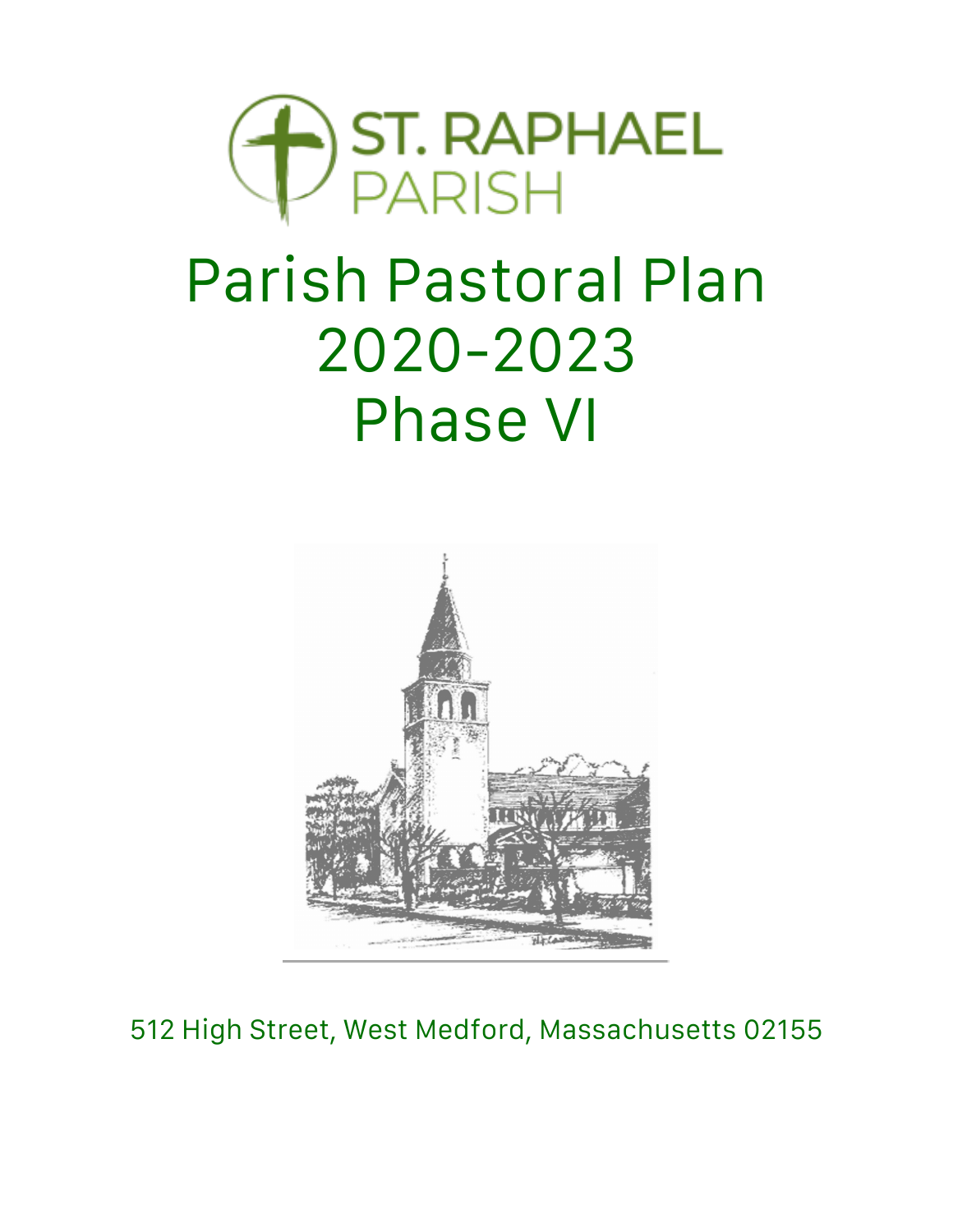

### Saint Raphael Parish

38 Boston Avenue Medford, Massachusetts 02155-6722

phone: 781-488-5444 fax: 781-483-3375 www.saintraphaelparish.org

Cardinal Seán Patrick O'Malley, OFM Cap. Archbishop of Boston 66 Brooks Drive Braintree, Massachusetts 02184

Dear Cardinal Seán,

We are blessed to offer to you our parish pastoral plan for Saint Raphael Parish in Medford, Massachusetts. We thoughtfully understand our responsibility as a stand alone collaborative, and embrace our role in The New Evangelization to create Disciples in Mission.

This plan is the collaboration of a diverse group of volunteers from throughout the parish, who have worked passionately and tirelessly to draw from various experiences within the parish. It reflects many hours of discussion and debate, information gathering and synthesizing, and most importantly prayer.

| Our Plan Writing Team Members include: |                        |                      |                       |
|----------------------------------------|------------------------|----------------------|-----------------------|
| <b>Mary Brennan</b>                    | <b>Bill Caddigan</b>   | <b>Ralph DeNisco</b> | <b>Kaitlyn Feeney</b> |
| <b>Rosemarie Giovino</b>               | <b>Katie LeLacheur</b> | Aaron L              | Jackie Madigan        |
| Frank O'Leary                          | <b>Maria Scott</b>     | Alisa Simmons        | <b>Ryan Stewart</b>   |
| <b>Kathy Travers</b>                   |                        |                      |                       |

We also recognize and thank Chris Donoghue, Evangelization Consultant from the Archdiocese of Boston, and Jen DeNisco, Saint Raphael Parish Disciples in Mission Coordinator for their guidance throughout this process.

Saint Raphael Parish has continually been a vibrant and engaged community of believers, but even with this, we recognize our ability to grow and improve as a people of faith. Our pastoral plan highlights four goal areas on which to focus over the next three years, while we continue to do our best in every aspect of parish life.

As with any endeavor, prayer must be the first and most focal point of accomplishing our goals. For without the guidance and blessing of Jesus Christ, we would be lost. We ask for your prayers, as we ask for the prayers and support from each member of our parish.

God Bless, 2et. Cur

Reverend Paul Coughlin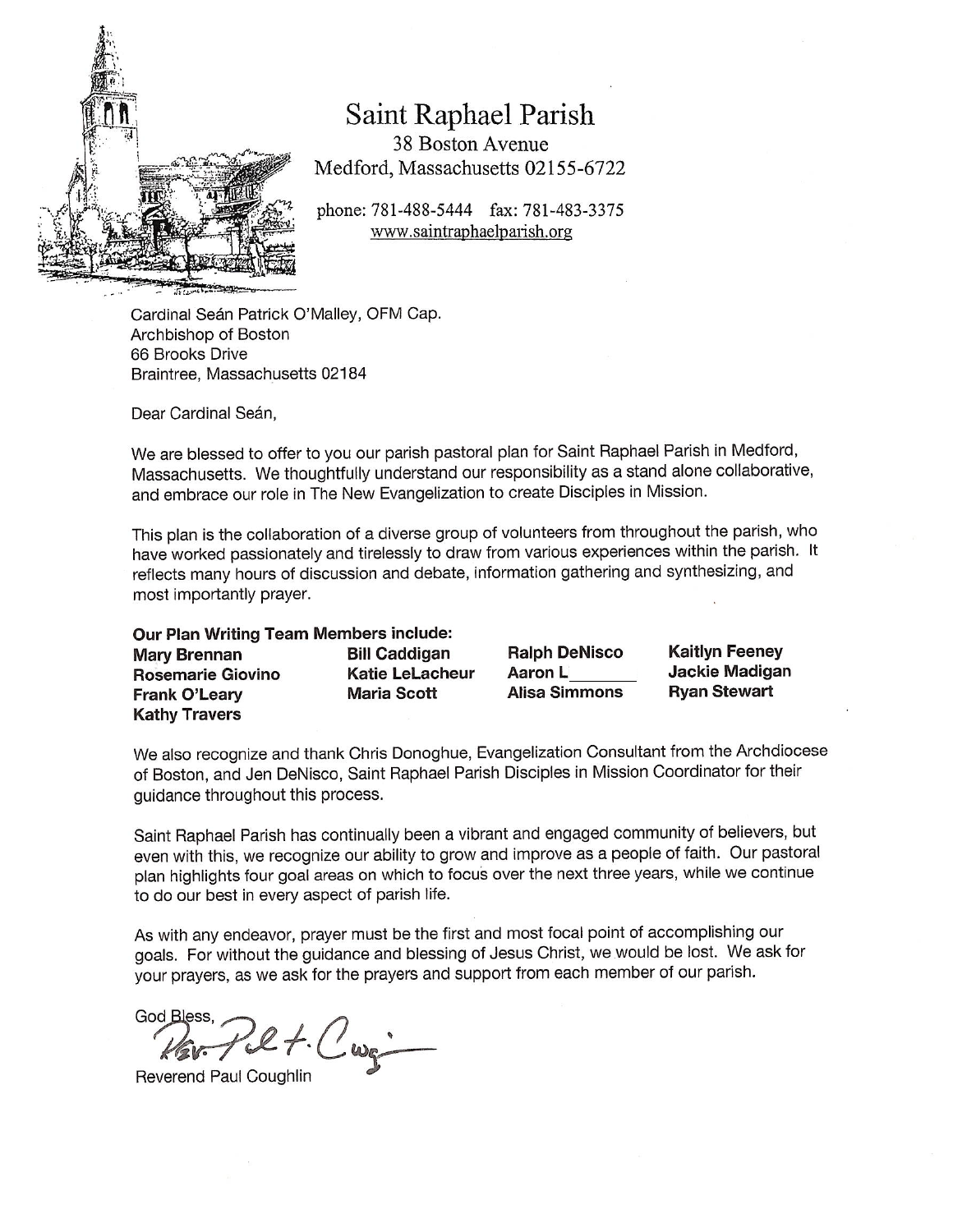### **Our Prayer**

Heavenly Father, we pray for guidance as we implement our Pastoral Plan. Please let Jesus be in our hearts, thoughts, and actions, trusting He will be at our side watching over us, leading, and guiding us, according to His will.

# **Our Mission**

"Saint Raphael is a Catholic community committed, with God's grace, to living gospel values and sharing these with all people. As a Eucharistic people united in faith and worship, we affirm the gifts of the Spirit among us and celebrate the uniqueness of each of our members. Supporting one another in love, we strive to respect and use these diverse gifts in joyful service to those within our parish and beyond."

# **Saint Raphael Parish School**

Saint Raphael School opened its doors in 1961. It is part of a vibrant Catholic community where each student is nurtured and valued as a child of God. We teach the value of tolerance and compassion toward others and we continue to ingrain in them an eagerness and passion to serve those in need. Children are inspired to grow spiritually, intellectually, morally and socially as they build the knowledge, character and faith to become leaders within and beyond our community.

Our motto is: The Dignity of All



### **Parish Plan Vision Statement**

Saint Raphael Parish will be a thriving community of believers making Jesus Christ visible through the sacraments and by our actions: Welcoming, Healing, Forming, and Growing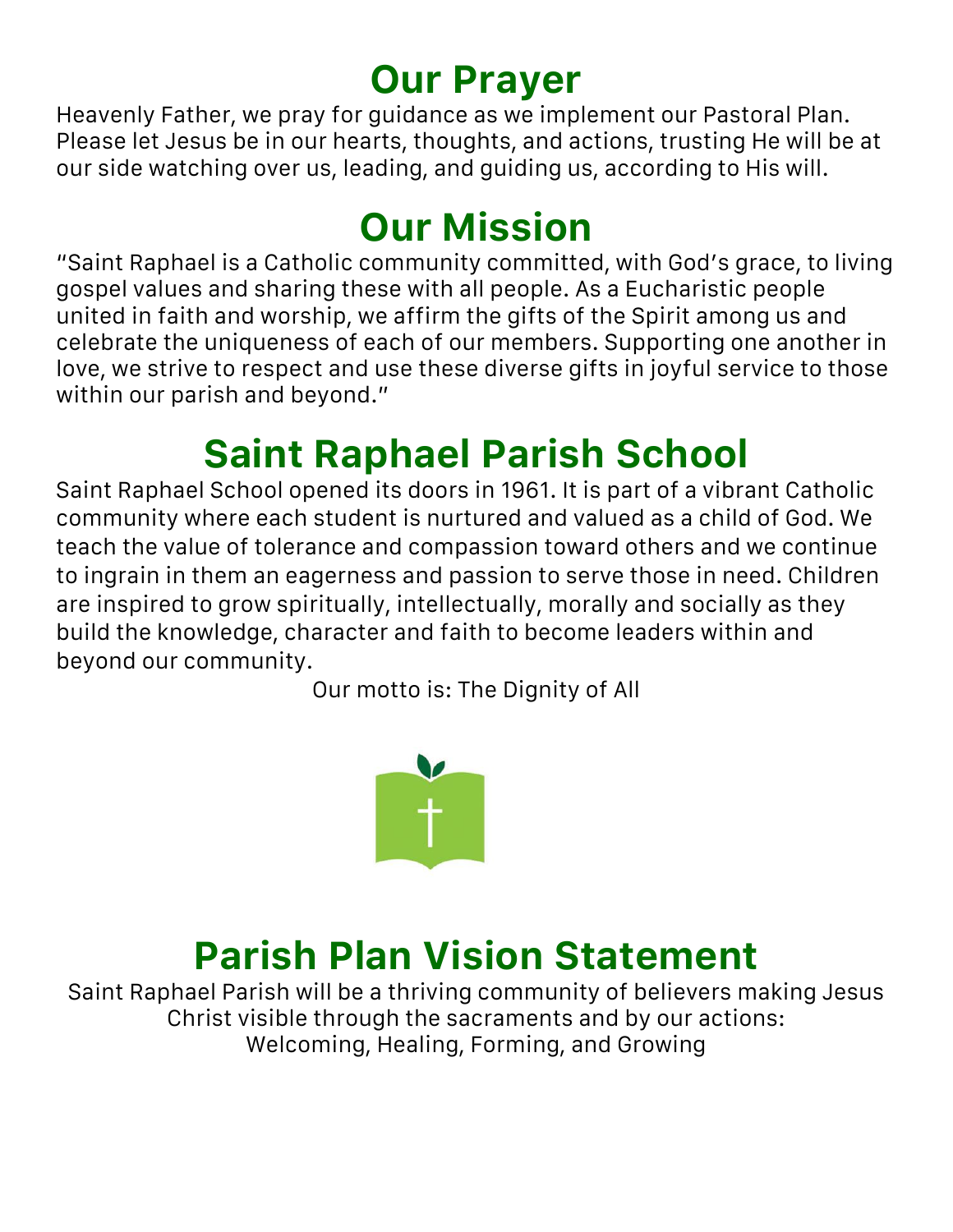# **Saint Raphael Parish**

The sacrificial generosity which characterizes Saint Raphael Parish today began in 1905 with hard-working, dedicated members of the West Medford Catholic community. The 105 families that initially comprised Saint Raphael Parish managed to raise enough money to build a small church on the Duane Estate.

Many pastors served to continually grow both the physical and spiritual components of the parish

The Duane Home served as the rectory until the Bishop Estate at 516 High Street was purchased and became the second rectory. A small chapel was built on the grounds and then increased the seating capacity of the church was accomplished by building a new wing to the left of the altar. Religious education classes were added and the CCD program grew very quickly.

The building of the elementary school for the parish was a welcomed addition and opened its doors in 1961. The first Saint Raphael's parish council was convened, and then the first school advisory board. During this time, the first youth ministry program was also formed. It was used as a model for similar programs throughout the diocese. Lay involvement was fostered in the everyday life of the parish, and programs for Eucharistic ministers and lectors were developed.

On December 7, 1990 many parishioners watched in anguish as flames destroyed Saint Raphael Church. This tragic loss strengthened the sense of community here. In 1991, the decision to raise enough money to rebuild Saint Raphael Church was made. After raising over a million dollars, the beautiful new church was dedicated on December 19, 1993.

As the older parish center was deteriorating, a new one was built as a place for various ministries to meet and house the growing parish staff offices.

After serving as the Parish Administrator, Father Coughlin became pastor in 2018. Under his guidance, Saint Raphael Parish continues to thrive. He has implemented the Welcoming Committee here at Saint Raphael's and he has been instrumental in its success.